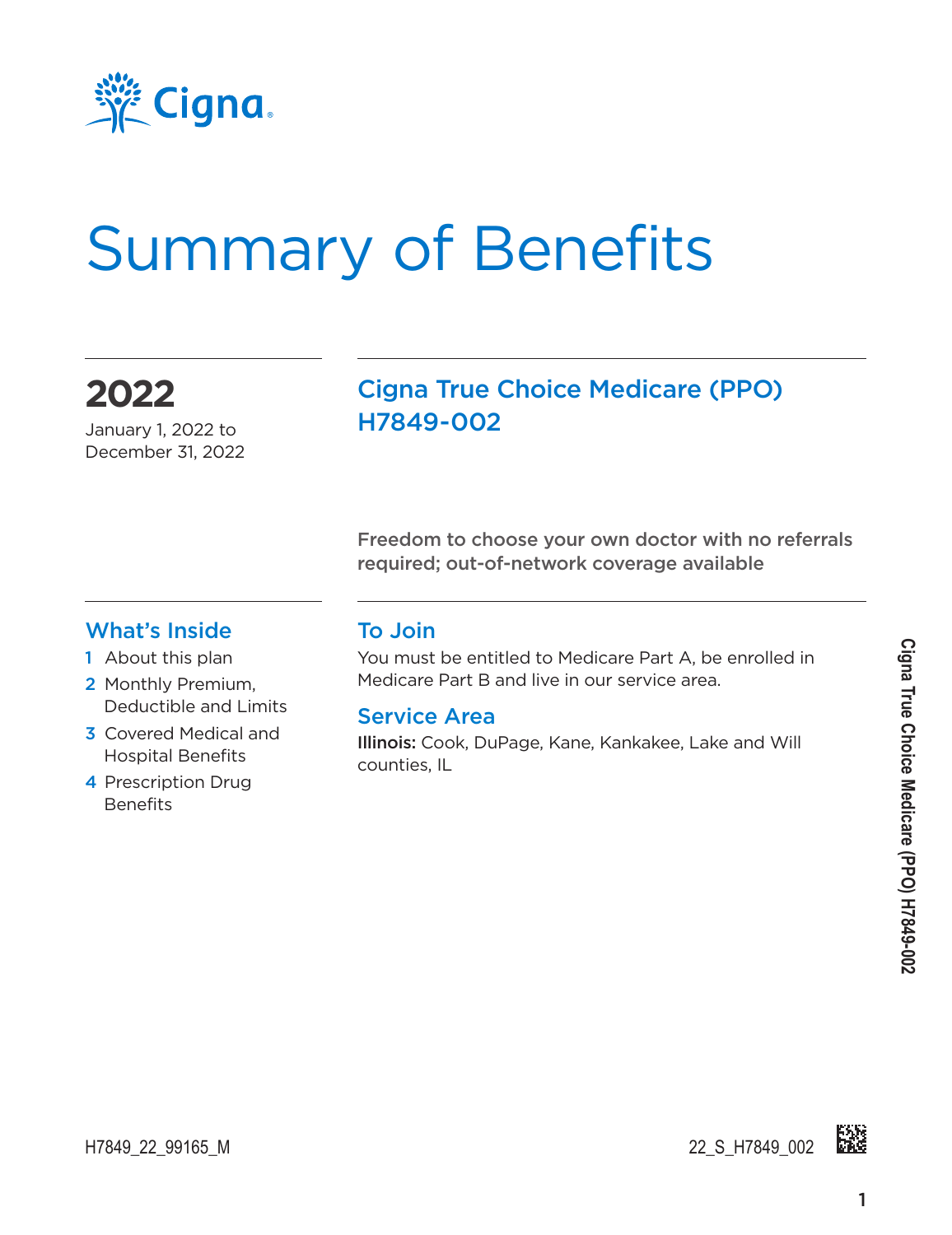### Introduction

This *Summary of Benefits* gives you a summary of what Cigna True Choice Medicare (PPO) covers and what you pay. It doesn't list every service that we cover or list every limitation or exclusion. To get a complete list of services we cover, refer to the plan's *Evidence of Coverage* (EOC) online at [CignaMedicare.com](http://www.cignamedicare.com), or call us to request a copy.

#### Comparing coverage

If you want to compare our plan with other Medicare health plans, ask the other plans for their *Summary of Benefits*. Or, use the *Medicare Plan Finder* on www.medicare.gov.

#### More about Original Medicare

If you want to know more about the coverage and costs of Original Medicare, look in your current *Medicare & You* handbook.

View the handbook online at: www.medicare.gov

Get a copy of the handbook by calling: 1-800-MEDICARE (1-800-633-4227), 24 hours a day, 7 days a week. TTY users should call 1-877-486-2048.

#### Need help?

#### **Already a customer**

Call toll-free 1-800-668-3813 (TTY 711). Customer Service is available October 1 to March 31, 8 a.m. to 8 p.m. local time, 7 days a week. From April 1 to September 30, Monday to Friday 8 a.m. to 8 p.m. local time. Our automated phone system may answer your call during weekends, holidays and after hours.

#### **Not a customer**

Call toll-free 1-855-721-1535 (TTY 711), licensed agents are available October 1 to March 31, 8 a.m. to 8 p.m. local time, 7 days a week. From April 1 to September 30, Monday to Friday 8 a.m. to 8 p.m. local time. Our automated phone system may answer your call during weekends, holidays and after hours.

You can also visit our website at: [CignaMedicare.com](http://www.cignamedicare.com)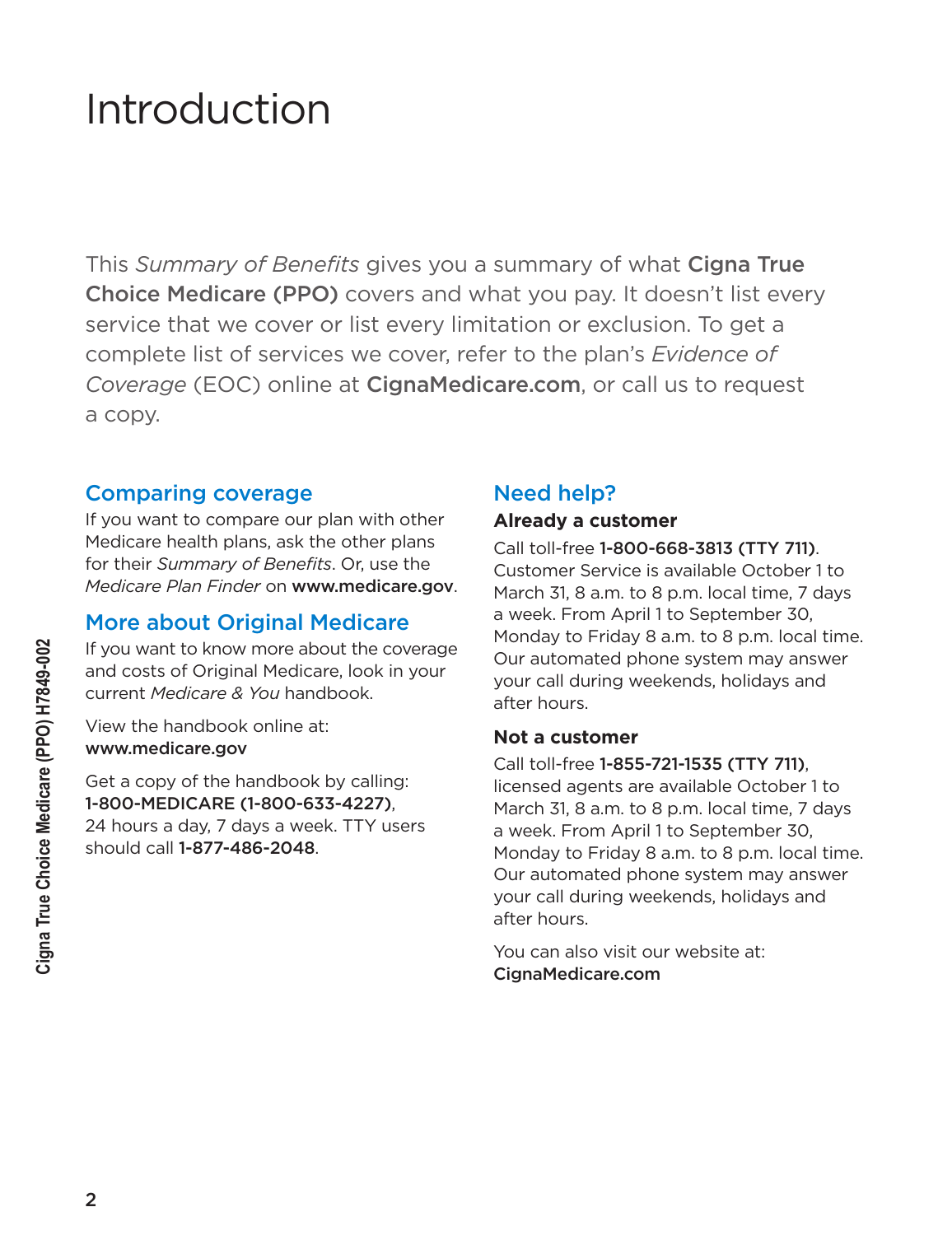#### 3

# 1 | About this Plan

#### Which doctors, hospitals and pharmacies can I use?

Cigna True Choice Medicare (PPO) has a network of doctors, hospitals, pharmacies and other providers. You may also choose to use providers that are out-of-network for a higher copay or coinsurance.

You must generally use network pharmacies to fill your prescriptions for covered Part D drugs.

› You can see our plan's *Provider and Pharmacy Directory* at our website, [CignaMedicare.com](http://www.cignamedicare.com).

#### What do we cover?

Like all Medicare health plans, we cover everything that Original Medicare covers—and more.

- › Our customers get all of the benefits covered by Original Medicare.
- › Our customers also get more than what is covered by Original Medicare. Some of the extra benefits are outlined in this *Summary of Benefits*.

We cover Part D drugs. In addition, we cover Part B drugs such as chemotherapy and some drugs administered by your provider.

- › You can see the plan's complete *Comprehensive Prescription Drug List* which lists the Part D prescription drugs along with any restrictions on our website, [CignaMedicare.com](http://www.cignamedicare.com).
- › Or, call us and we will send you a copy of the plan's *Comprehensive Prescription Drug List*.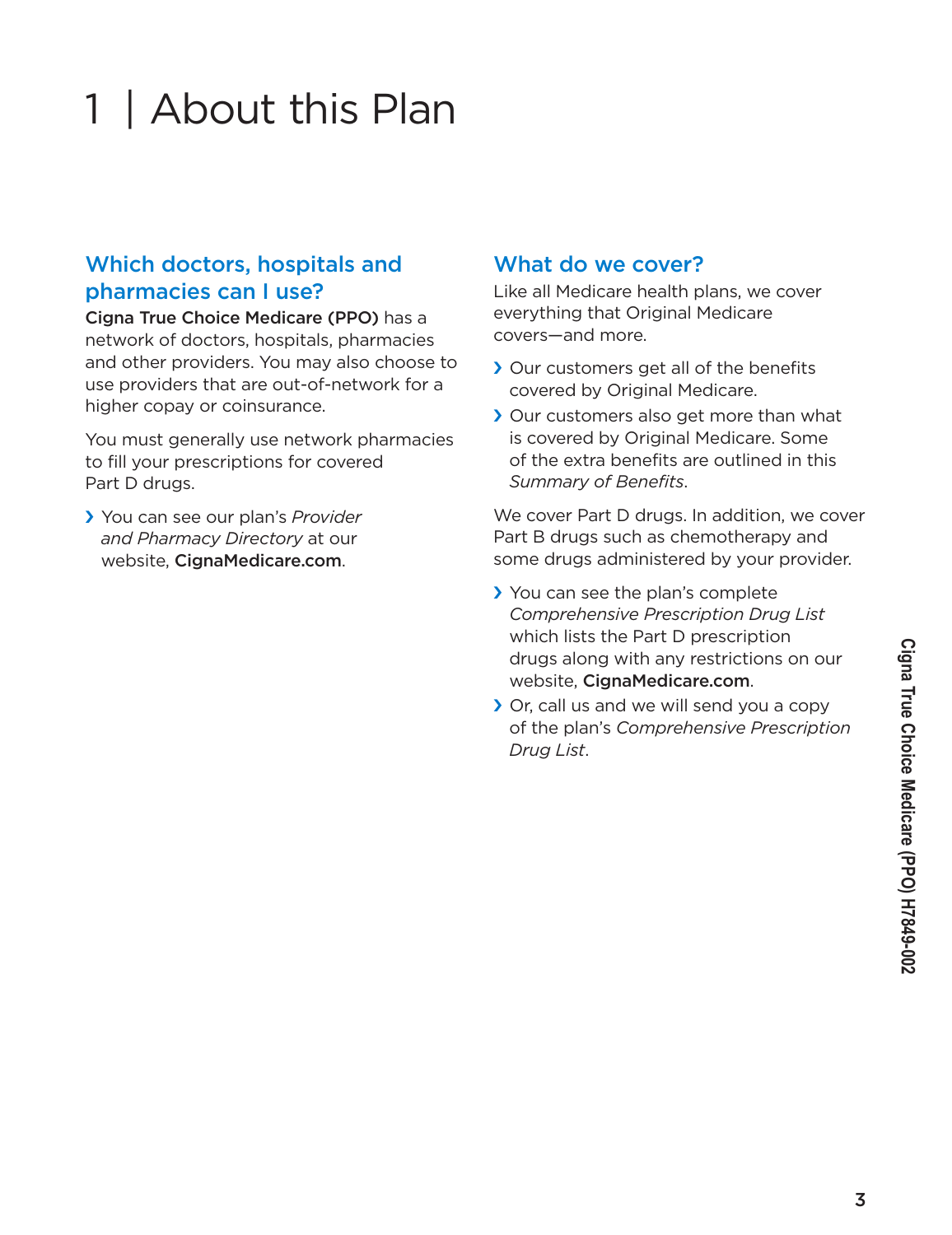### 2 | Monthly Premium, Deductible and Limits

| <b>Benefit</b>                                                           | <b>Cigna True Choice Medicare (PPO)</b>                                                                                                                                                                     |
|--------------------------------------------------------------------------|-------------------------------------------------------------------------------------------------------------------------------------------------------------------------------------------------------------|
| <b>Monthly Premium</b>                                                   | \$0 per month. In addition, you must keep paying your Medicare<br>Part B premium.                                                                                                                           |
| <b>Medical Deductible</b>                                                | This plan does not have a deductible                                                                                                                                                                        |
| <b>Pharmacy (Part D) Deductible</b>                                      | This plan does not have a deductible                                                                                                                                                                        |
| Is there any limit on how<br>much I will pay for my<br>covered services? | Original Medicare does not have annual limits on out-of-pocket costs.<br>Your yearly limit(s) in this plan:<br>\$4,400 for services you receive from in-network providers for<br>Medicare-covered benefits. |
|                                                                          | \$7,550 which applies to in-network and out-of-network Medicare-covered<br>benefits combined.                                                                                                               |
|                                                                          | If you reach the in-network limit on out-of-pocket costs, you will keep getting<br>in-network covered hospital and medical services and we will pay the full<br>cost for the rest of the year.              |
|                                                                          | Please note that you will still need to pay your monthly premiums and cost-<br>sharing for your Part D prescription drugs.                                                                                  |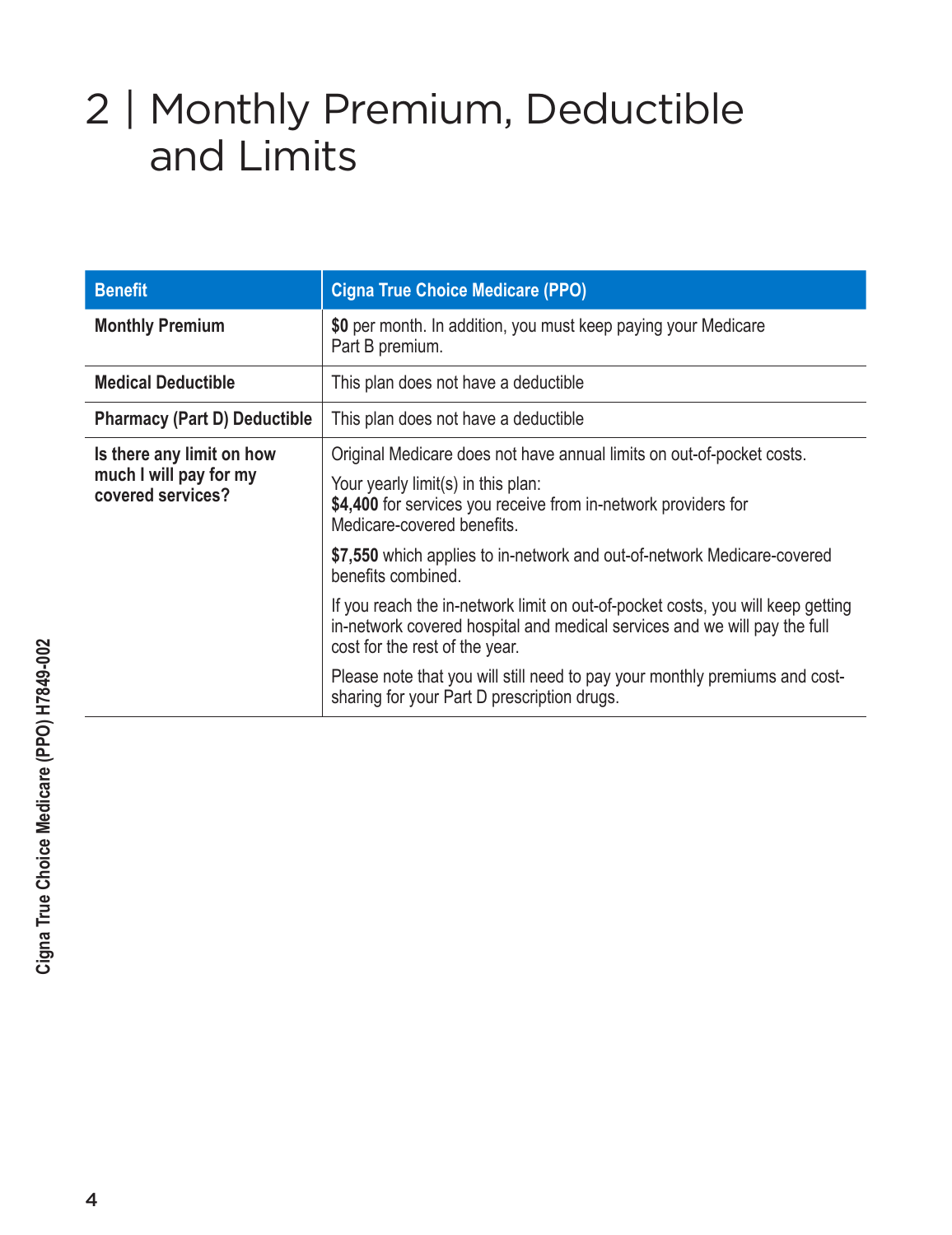## 3 | Covered Medical and Hospital Benefits

| <b>Benefit</b>                                                                                                                                      | <b>What You Pay</b>                                     |                                                         |  |
|-----------------------------------------------------------------------------------------------------------------------------------------------------|---------------------------------------------------------|---------------------------------------------------------|--|
|                                                                                                                                                     | <b>In-Network</b>                                       | <b>Out-of-Network</b>                                   |  |
| Note: Services with a 1 may require prior authorization.<br>Services with a <sup>2</sup> may require a referral from your doctor.                   |                                                         |                                                         |  |
| <b>Inpatient Hospital Coverage<sup>1</sup></b>                                                                                                      |                                                         |                                                         |  |
| Except in an emergency, your doctor must tell<br>the plan that you are going to be admitted to<br>the hospital.                                     | \$300 per day for days 1-6<br>\$0 per day for days 7-90 | \$320 per day for days 1–6<br>\$0 per day for days 7-90 |  |
| For each Medicare-covered hospital stay, you are<br>required to pay the applicable cost-sharing, starting<br>with Day 1 each time you are admitted. |                                                         |                                                         |  |
| There is a \$0 copayment per lifetime reserve day.                                                                                                  |                                                         |                                                         |  |
| <b>Outpatient Surgery</b>                                                                                                                           |                                                         |                                                         |  |
| Ambulatory Surgical Center (ASC) <sup>1</sup>                                                                                                       | $$0 - $260$ copay                                       | 30% coinsurance                                         |  |
| Outpatient Services <sup>1</sup>                                                                                                                    | \$0-\$300 copay                                         | <b>30%</b> coinsurance                                  |  |
| Outpatient Observation <sup>1</sup>                                                                                                                 | \$300 per stay                                          | <b>30%</b> coinsurance                                  |  |
| <b>Doctors Visits</b>                                                                                                                               |                                                         |                                                         |  |
| Primary Care Physician (PCP)                                                                                                                        | \$0 copay                                               | $$15$ copay                                             |  |
| $S$ pecialists <sup>1</sup>                                                                                                                         | $$30$ copay                                             | \$40 copay                                              |  |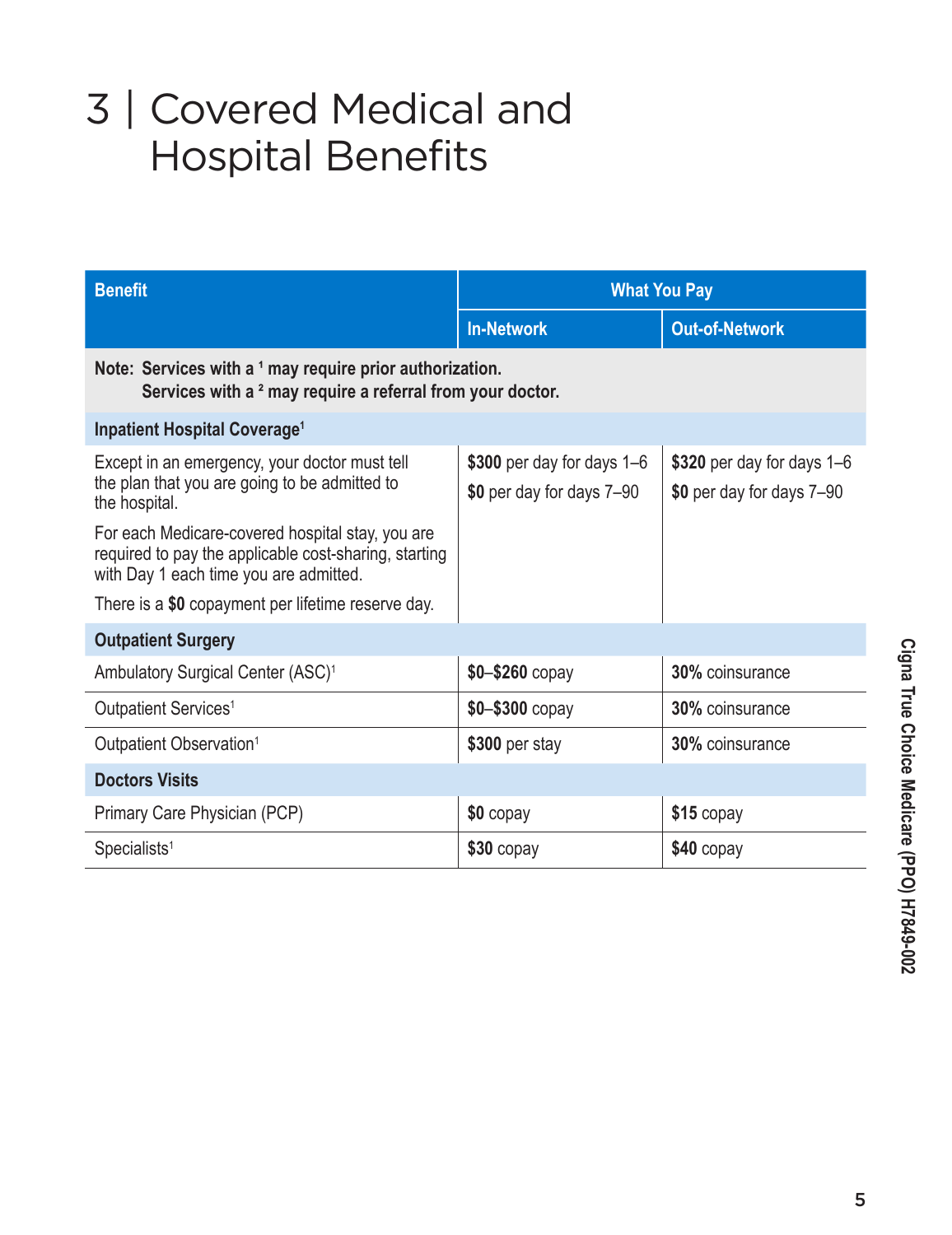| <b>Benefit</b>                                                                                                                                                                                                                                                                                                                                                                                                                                                                                                                                                                                                                                                                                                                                                                                                                                                                                                                                                                                                                                                                                                                                                                                                                                                                                             | <b>What You Pay</b>                                                                                                                                                                                                      |                       |  |
|------------------------------------------------------------------------------------------------------------------------------------------------------------------------------------------------------------------------------------------------------------------------------------------------------------------------------------------------------------------------------------------------------------------------------------------------------------------------------------------------------------------------------------------------------------------------------------------------------------------------------------------------------------------------------------------------------------------------------------------------------------------------------------------------------------------------------------------------------------------------------------------------------------------------------------------------------------------------------------------------------------------------------------------------------------------------------------------------------------------------------------------------------------------------------------------------------------------------------------------------------------------------------------------------------------|--------------------------------------------------------------------------------------------------------------------------------------------------------------------------------------------------------------------------|-----------------------|--|
|                                                                                                                                                                                                                                                                                                                                                                                                                                                                                                                                                                                                                                                                                                                                                                                                                                                                                                                                                                                                                                                                                                                                                                                                                                                                                                            | <b>In-Network</b>                                                                                                                                                                                                        | <b>Out-of-Network</b> |  |
| <b>Preventive Care</b>                                                                                                                                                                                                                                                                                                                                                                                                                                                                                                                                                                                                                                                                                                                                                                                                                                                                                                                                                                                                                                                                                                                                                                                                                                                                                     |                                                                                                                                                                                                                          |                       |  |
| Our plan covers many Medicare-covered<br>preventive services, including:<br>> Abdominal aortic aneurysm screening<br>> Alcohol misuse screenings and counseling<br>> Bone mass measurement<br>> Breast cancer screening (mammogram)<br>> Cardiovascular disease (behavioral therapy)<br>> Cardiovascular screenings<br>> Cervical and vaginal cancer screening<br>> Colorectal cancer screening (colonoscopy,<br>fecal occult blood test, multi-target stool<br>DNA tests, screening barium enemas,<br>flexible sigmoidoscopy)<br>> Depression screenings<br>> Diabetes screenings<br>> Diabetes self-management training<br>> Glaucoma tests<br>> Hepatitis B Virus (HBV) infection screening<br>> Hepatitis C screening<br>> HIV screening<br>> Lung cancer screening with low dose computed<br>tomography (LDCT)<br>> Medical nutrition therapy services<br>> Obesity screening and counseling<br>> Prostate cancer screenings (PSA)<br>> Sexually transmitted infections screening<br>and counseling<br>> Smoking and tobacco use cessation counseling<br>(counseling for people with no sign of<br>tobacco-related disease)<br>> Vaccines; including COVID-19, Flu shots,<br>Hepatitis B shots and Pneumococcal shots<br>> Welcome to Medicare preventive visit (one-time)<br>> Yearly Wellness visit | \$0 copay<br>Any additional preventive<br>services approved by<br>Medicare during the<br>contract year will be<br>covered. Please see your<br><b>Evidence of Coverage</b><br>(EOC) for frequency of<br>covered services. | Same as in-network    |  |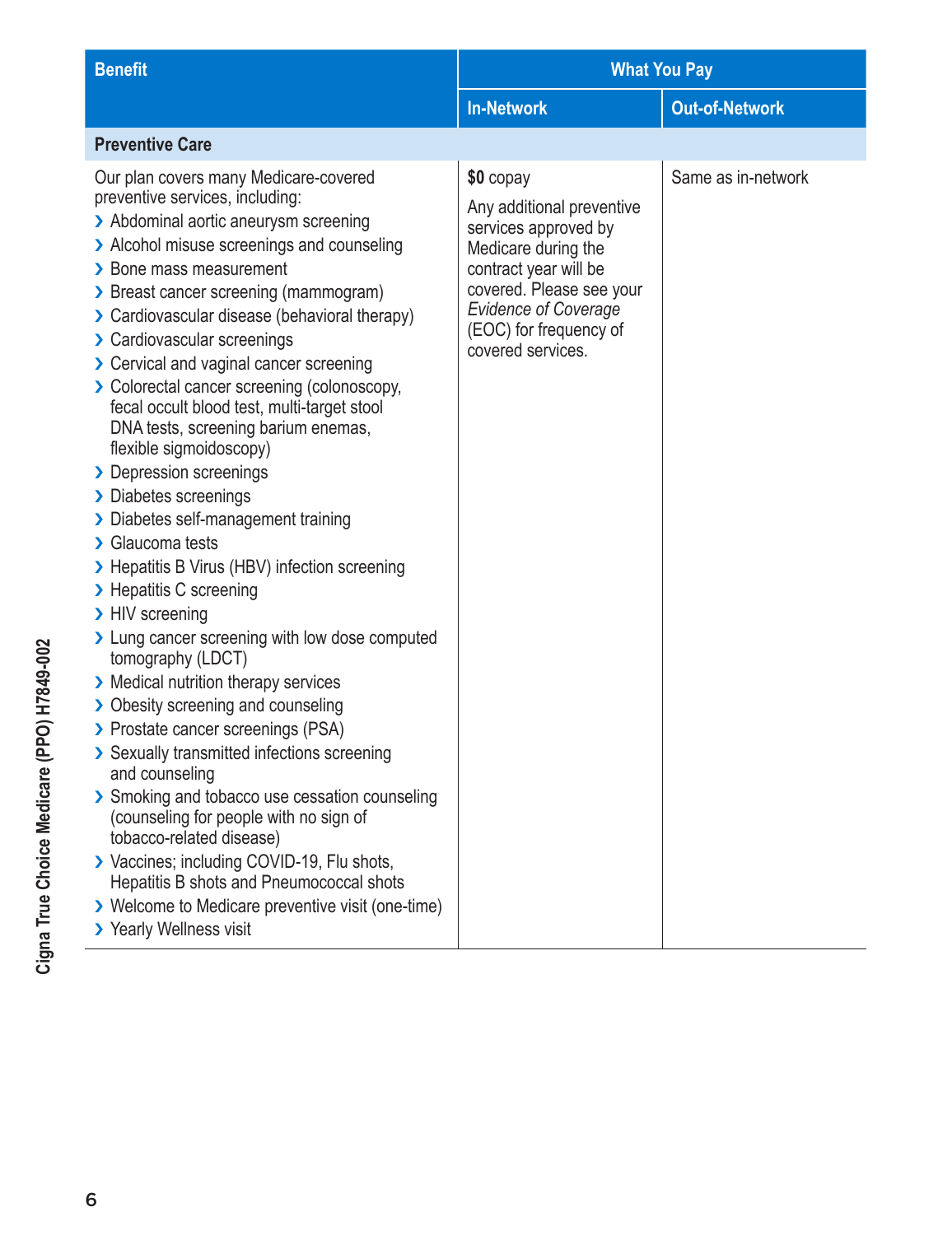| <b>Benefit</b>                                                                                                                 | <b>What You Pay</b>                                                                                                                                          |                                        |  |
|--------------------------------------------------------------------------------------------------------------------------------|--------------------------------------------------------------------------------------------------------------------------------------------------------------|----------------------------------------|--|
|                                                                                                                                | <b>In-Network</b>                                                                                                                                            | <b>Out-of-Network</b>                  |  |
| <b>Emergency Care</b>                                                                                                          |                                                                                                                                                              |                                        |  |
| <b>Emergency Care Services</b>                                                                                                 | $$90$ copay                                                                                                                                                  | Same as in-network                     |  |
|                                                                                                                                | If you are admitted to the<br>hospital within 24 hours<br>for the same condition,<br>you do not have to pay<br>your share of the cost for<br>emergency care. |                                        |  |
| Worldwide Emergency/Urgent                                                                                                     | $$90$ copay                                                                                                                                                  | Same as in-network                     |  |
| Coverage/Emergency Transportation                                                                                              | Maximum worldwide<br>coverage amount \$50,000                                                                                                                |                                        |  |
| <b>Urgently Needed Services</b>                                                                                                |                                                                                                                                                              |                                        |  |
| <b>Urgent Care Services</b>                                                                                                    | $$30$ copay                                                                                                                                                  | Same as in-network                     |  |
|                                                                                                                                | If you are admitted to the<br>hospital within 24 hours<br>for the same condition,<br>you do not have to pay<br>your share of the cost for<br>urgent care.    |                                        |  |
| <b>Diagnostic Services, Labs and Imaging</b><br>Costs for these services may vary based on place of service or type of service |                                                                                                                                                              |                                        |  |
| Diagnostic Procedures and Tests <sup>1</sup>                                                                                   | $$0 - $50$ copay                                                                                                                                             | 30% coinsurance                        |  |
| Lab Services <sup>1</sup>                                                                                                      | $$0$ copay                                                                                                                                                   | 30% coinsurance                        |  |
| For COVID-19 testing a prior authorization is<br>not required.                                                                 |                                                                                                                                                              | 0% coinsurance for<br>COVID-19 testing |  |
| Therapeutic Radiological Services <sup>1</sup>                                                                                 | $$60$ copay                                                                                                                                                  | 30% coinsurance                        |  |
| X-ray Services                                                                                                                 | $$10$ copay                                                                                                                                                  | 30% coinsurance                        |  |
| Diagnostic Radiological Services (MRIs, CT<br>scans, $etc.$ ) <sup>1</sup>                                                     | $$0 - $150$ copay                                                                                                                                            | 30% coinsurance                        |  |
| <b>Hearing Services</b>                                                                                                        |                                                                                                                                                              |                                        |  |
| Hearing Exams (Medicare-covered)                                                                                               | $$30$ copay                                                                                                                                                  | $$40$ copay                            |  |
| A separate physician cost-share will apply<br>if additional services requiring cost-sharing<br>are rendered.                   |                                                                                                                                                              |                                        |  |
| Routine Hearing Exams                                                                                                          | \$0 copay for one routine<br>exam every year                                                                                                                 | 30% coinsurance                        |  |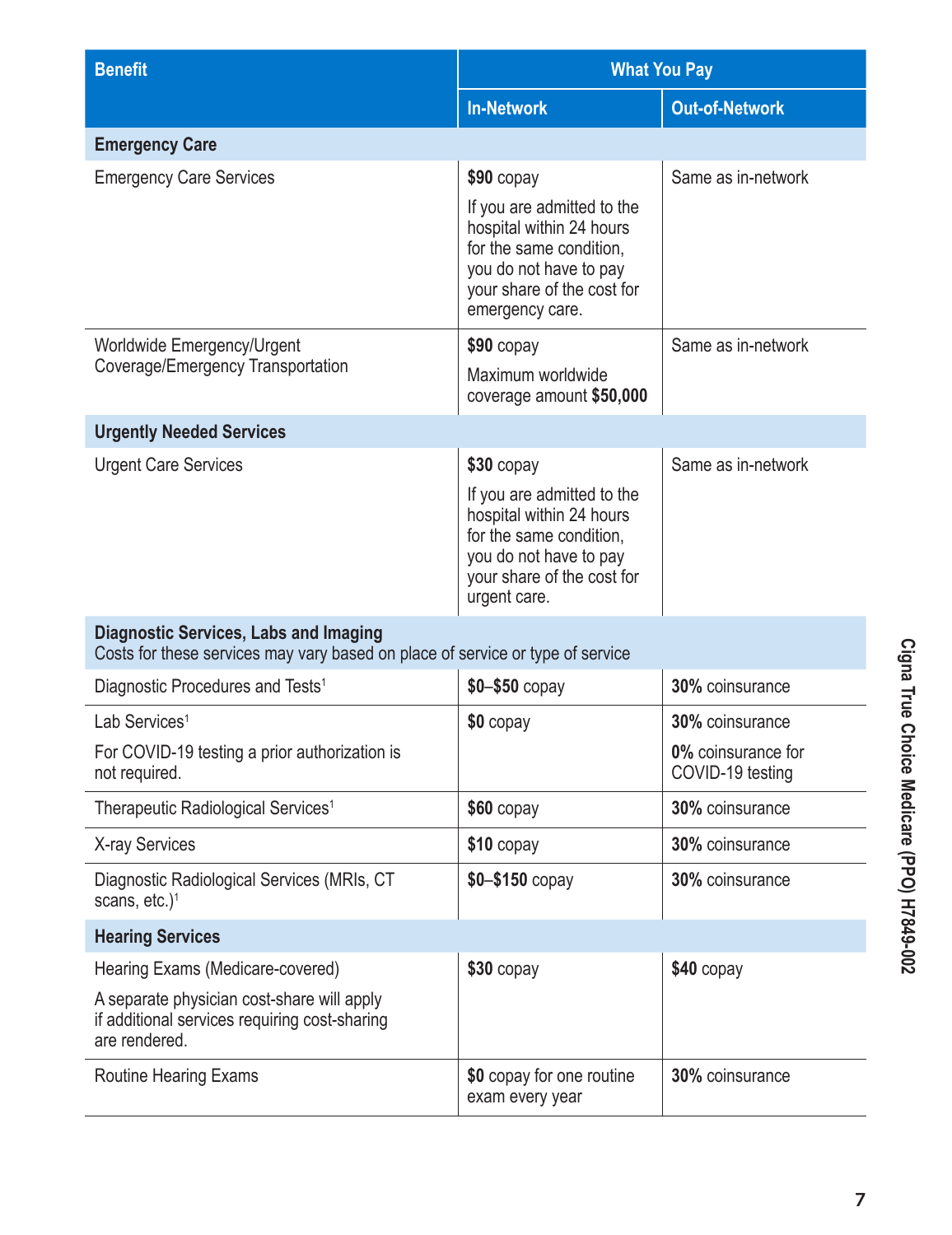| <b>Benefit</b>                                                                                                                                                                                                                                                                                                                       | <b>What You Pay</b>                                                                                                     |                                                                                   |  |
|--------------------------------------------------------------------------------------------------------------------------------------------------------------------------------------------------------------------------------------------------------------------------------------------------------------------------------------|-------------------------------------------------------------------------------------------------------------------------|-----------------------------------------------------------------------------------|--|
|                                                                                                                                                                                                                                                                                                                                      | <b>In-Network</b>                                                                                                       | <b>Out-of-Network</b>                                                             |  |
| <b>Hearing Aid Evaluation/Fitting</b>                                                                                                                                                                                                                                                                                                | \$0 copay for one hearing<br>aid fitting evaluation every<br>three years                                                | 30% coinsurance<br>for one hearing aid<br>fitting evaluation every<br>three years |  |
| <b>Hearing Aids</b>                                                                                                                                                                                                                                                                                                                  | \$0 copay up to plan<br>maximum coverage<br>amount for hearing aids of<br>\$700 per ear per device<br>every three years | Combined with in-network                                                          |  |
| Dental Services (Medicare-covered) <sup>1</sup>                                                                                                                                                                                                                                                                                      |                                                                                                                         |                                                                                   |  |
| Limited dental services (this does not include<br>services in connection with care, treatment, filling,<br>removal or replacement of teeth)                                                                                                                                                                                          | $$30$ copay                                                                                                             | \$40 copay                                                                        |  |
| <b>Preventive and Comprehensive Dental Services</b>                                                                                                                                                                                                                                                                                  |                                                                                                                         |                                                                                   |  |
| <b>Dental Allowance</b><br>Supplemental dental services with licensed<br>dentist.* Provider submits claim to Cigna Dental<br>Health. Includes Preventive and Comprehensive<br>Services. Benefit does not cover cosmetic services.<br>*Dentist is not on the exclusion/preclusion list, and/<br>or who has not opted out of Medicare. | \$0 copay up to<br>allowance amount<br>\$1,500 combined<br>Preventive and<br>Comprehensive allowance<br>every year      | Combined with in-network                                                          |  |
| <b>Vision Services</b>                                                                                                                                                                                                                                                                                                               |                                                                                                                         |                                                                                   |  |
| Eye Exams (Medicare-covered)<br>A separate physician cost-share will apply<br>if additional services requiring cost-sharing<br>are rendered. A facility cost-share may apply<br>for procedures performed at an outpatient<br>surgical center.                                                                                        | \$0 copay for Medicare-<br>covered diabetic<br>retinopathy screening                                                    | \$0 copay for Medicare-<br>covered diabetic<br>retinopathy screening              |  |
|                                                                                                                                                                                                                                                                                                                                      | \$30 copay for all other<br>Medicare-covered<br>vision services                                                         | \$40 copay for all other<br>Medicare-covered<br>vision services                   |  |
| Routine Eye Exam                                                                                                                                                                                                                                                                                                                     | \$0 copay for one routine<br>exam every year                                                                            | 30% coinsurance for one<br>routine exam every year                                |  |
| Glaucoma Screening (Medicare-covered)                                                                                                                                                                                                                                                                                                | \$0 copay                                                                                                               | Same as in-network                                                                |  |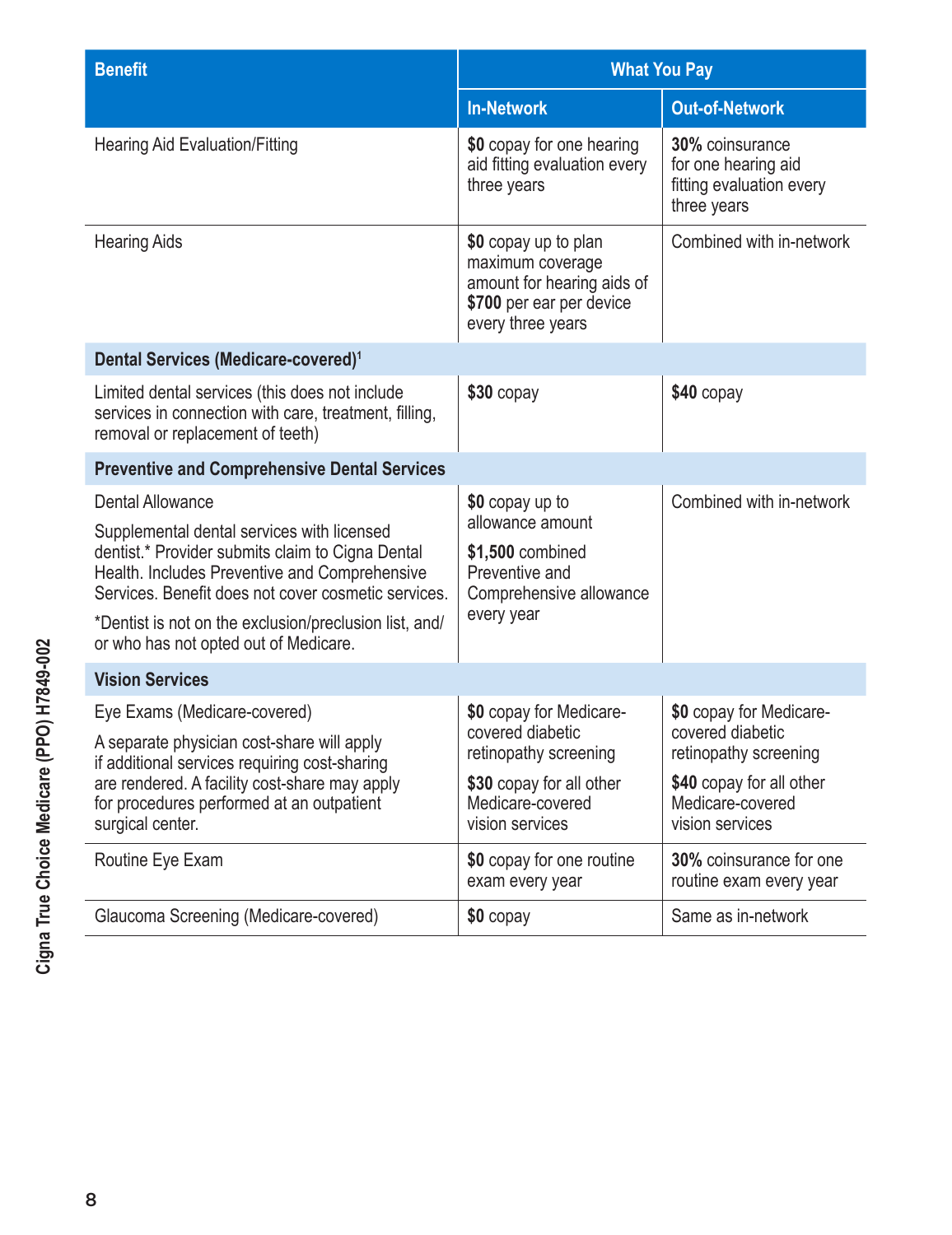| <b>Benefit</b>                                                                                                                                      | <b>What You Pay</b>                                                                                                                                                                                                                                                                                                                                           |                            |  |
|-----------------------------------------------------------------------------------------------------------------------------------------------------|---------------------------------------------------------------------------------------------------------------------------------------------------------------------------------------------------------------------------------------------------------------------------------------------------------------------------------------------------------------|----------------------------|--|
|                                                                                                                                                     | <b>In-Network</b>                                                                                                                                                                                                                                                                                                                                             | <b>Out-of-Network</b>      |  |
| Eyewear (Medicare-covered)                                                                                                                          | \$0 copay                                                                                                                                                                                                                                                                                                                                                     | 30% coinsurance            |  |
| Routine Eyewear<br>> Contact lenses<br>> Eyeglasses-lenses and frames<br>> Eyeglass lenses<br>> Eyeglass frames<br>> Upgrades                       | \$0 copay up to plan<br>maximum coverage<br>amount of \$150 every year<br>The plan specified<br>allowance may be<br>applied to one set of<br>the member's choice of<br>eyewear once per year,<br>to include the eyeglass<br>frame/lenses/lens options<br>combination or contact<br>lenses (to include related<br>professional fees) in lieu<br>of eyeglasses. | Combined with in-network   |  |
| <b>Mental Health Services</b>                                                                                                                       |                                                                                                                                                                                                                                                                                                                                                               |                            |  |
| Inpatient <sup>1</sup>                                                                                                                              | \$300 per day for days 1-6                                                                                                                                                                                                                                                                                                                                    | \$320 per day for days 1-6 |  |
| Except in an emergency, your doctor must tell<br>the plan that you are going to be admitted to<br>the hospital.                                     | \$0 per day for days 7-90                                                                                                                                                                                                                                                                                                                                     | \$0 per day for days 7-90  |  |
| For each Medicare-covered hospital stay, you are<br>required to pay the applicable cost-sharing, starting<br>with Day 1 each time you are admitted. |                                                                                                                                                                                                                                                                                                                                                               |                            |  |
| There is a \$0 copayment per lifetime reserve day.                                                                                                  |                                                                                                                                                                                                                                                                                                                                                               |                            |  |
| Outpatient <sup>1</sup>                                                                                                                             | \$0 copay                                                                                                                                                                                                                                                                                                                                                     | \$40 copay                 |  |
| Individual or Group Therapy Visit                                                                                                                   |                                                                                                                                                                                                                                                                                                                                                               |                            |  |
| <b>Skilled Nursing Facility (SNF)1</b>                                                                                                              |                                                                                                                                                                                                                                                                                                                                                               |                            |  |
| Our plan covers up to 100 days in the SNF.                                                                                                          | \$0 per day for days 1-20                                                                                                                                                                                                                                                                                                                                     | 30% coinsurance            |  |
|                                                                                                                                                     | \$188 per day for<br>days 21-100                                                                                                                                                                                                                                                                                                                              |                            |  |
| <b>Rehabilitation Services</b>                                                                                                                      |                                                                                                                                                                                                                                                                                                                                                               |                            |  |
| Cardiac (Heart) Rehab Services <sup>1</sup>                                                                                                         | $$10$ copay                                                                                                                                                                                                                                                                                                                                                   | 30% coinsurance            |  |
| Pulmonary Rehab Services <sup>1</sup>                                                                                                               | $$10$ copay                                                                                                                                                                                                                                                                                                                                                   | 30% coinsurance            |  |
| Occupational Therapy Services <sup>1</sup>                                                                                                          | \$30 copay                                                                                                                                                                                                                                                                                                                                                    | $$40$ copay                |  |
| Physical Therapy, Speech and Language<br>Therapy Services <sup>1</sup>                                                                              | $$30$ copay                                                                                                                                                                                                                                                                                                                                                   | $$40$ copay                |  |
| Physical Therapy, Speech and Language Therapy<br>Telehealth Services <sup>1</sup>                                                                   | \$0 copay                                                                                                                                                                                                                                                                                                                                                     | <b>Not Covered</b>         |  |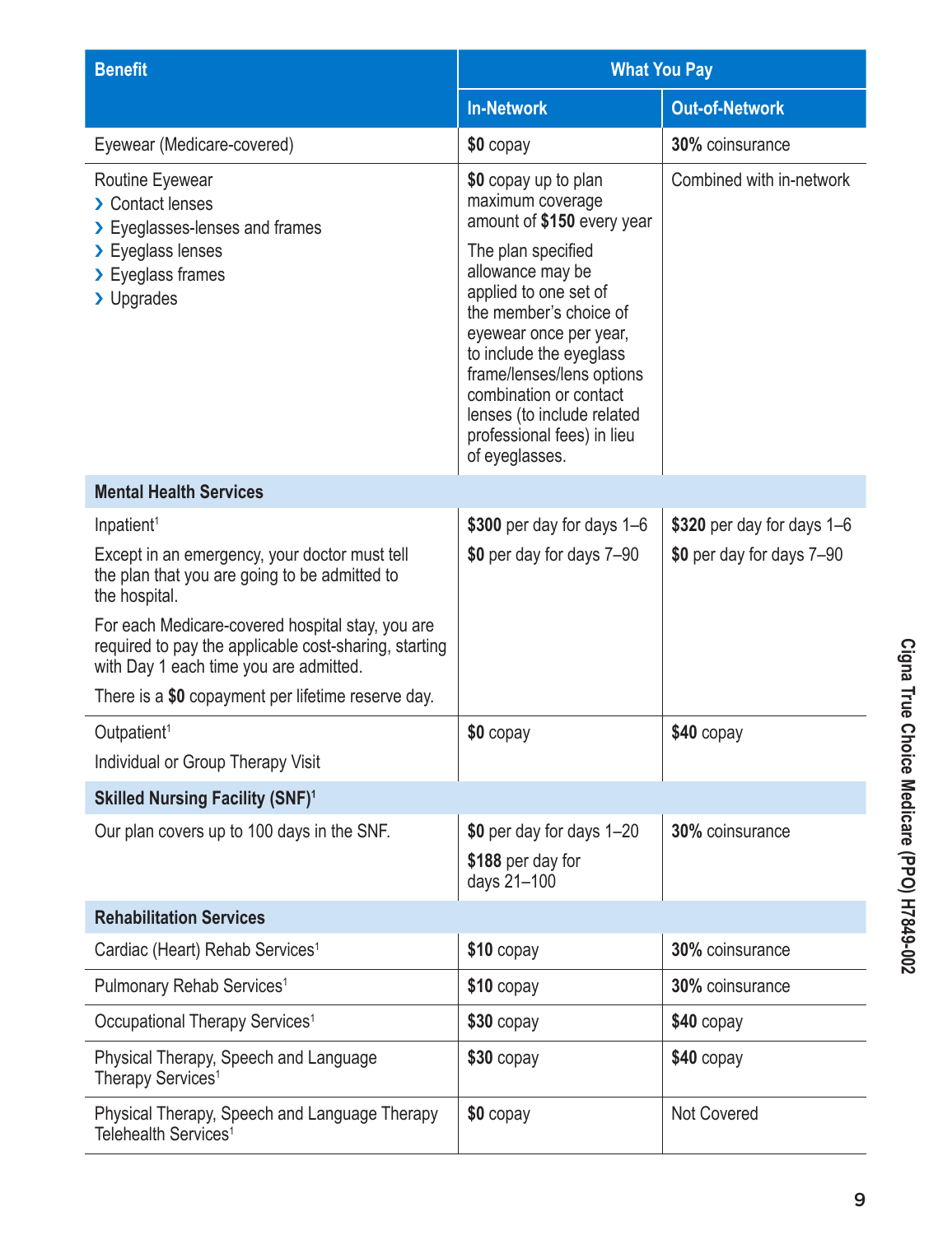| <b>Benefit</b>                                                                                                          | <b>What You Pay</b>                                                                                 |                                                        |  |
|-------------------------------------------------------------------------------------------------------------------------|-----------------------------------------------------------------------------------------------------|--------------------------------------------------------|--|
|                                                                                                                         | <b>In-Network</b>                                                                                   | <b>Out-of-Network</b>                                  |  |
| Ambulance <sup>1</sup>                                                                                                  |                                                                                                     |                                                        |  |
| Ground Service (one-way trip)                                                                                           | $$260$ copay                                                                                        | $$260$ copay                                           |  |
| Air Service (one-way trip)                                                                                              | 20% coinsurance                                                                                     | 20% coinsurance                                        |  |
| <b>Transportation</b>                                                                                                   |                                                                                                     |                                                        |  |
|                                                                                                                         | <b>Not Covered</b>                                                                                  | Not Covered                                            |  |
| <b>Prescription Drugs<sup>1</sup></b>                                                                                   |                                                                                                     |                                                        |  |
| Medicare Part B Drugs                                                                                                   | 20% coinsurance                                                                                     | 30% coinsurance                                        |  |
| Medicare-covered Part B Drugs may be subject to<br>step therapy requirements.                                           | This plan has<br>Part D prescription drug<br>coverage. See Section 4 in<br>the Summary of Benefits. |                                                        |  |
| <b>Foot Care (Podiatry Services)</b>                                                                                    |                                                                                                     |                                                        |  |
| Podiatry Services (Medicare-covered)                                                                                    | $$30$ copay                                                                                         | $$40$ copay                                            |  |
| <b>Routine Podiatry Services</b>                                                                                        | <b>Not Covered</b>                                                                                  | <b>Not Covered</b>                                     |  |
| <b>Medical Equipment and Supplies</b>                                                                                   |                                                                                                     |                                                        |  |
| Durable Medical Equipment (wheelchairs,<br>oxygen, etc.) $1$                                                            | 20% coinsurance                                                                                     | 30% coinsurance                                        |  |
| Prosthetic Devices (braces, artificial limbs, etc.)<br>and Related Medical Supplies <sup>1</sup>                        | 20% coinsurance                                                                                     | 30% coinsurance                                        |  |
| Diabetes Supplies and Services <sup>1</sup><br>Brand limitations apply to certain supplies.                             | \$0 copay for diabetes<br>self-management training                                                  | \$0 copay for diabetes<br>self-management training     |  |
|                                                                                                                         | 20% coinsurance for<br>therapeutic shoes<br>or inserts                                              | 30% coinsurance for<br>therapeutic shoes<br>or inserts |  |
|                                                                                                                         | 0% or 20% coinsurance for<br>diabetic monitoring supplies                                           | 30% coinsurance for<br>diabetic monitoring supplies    |  |
| <b>Fitness and Wellness Programs</b>                                                                                    |                                                                                                     |                                                        |  |
| <b>Fitness Program</b>                                                                                                  | \$0 copay                                                                                           | Combined with in-network                               |  |
| The program offers the flexibility of a fitness center<br>membership, digital fitness tools, and a home<br>fitness kit. |                                                                                                     |                                                        |  |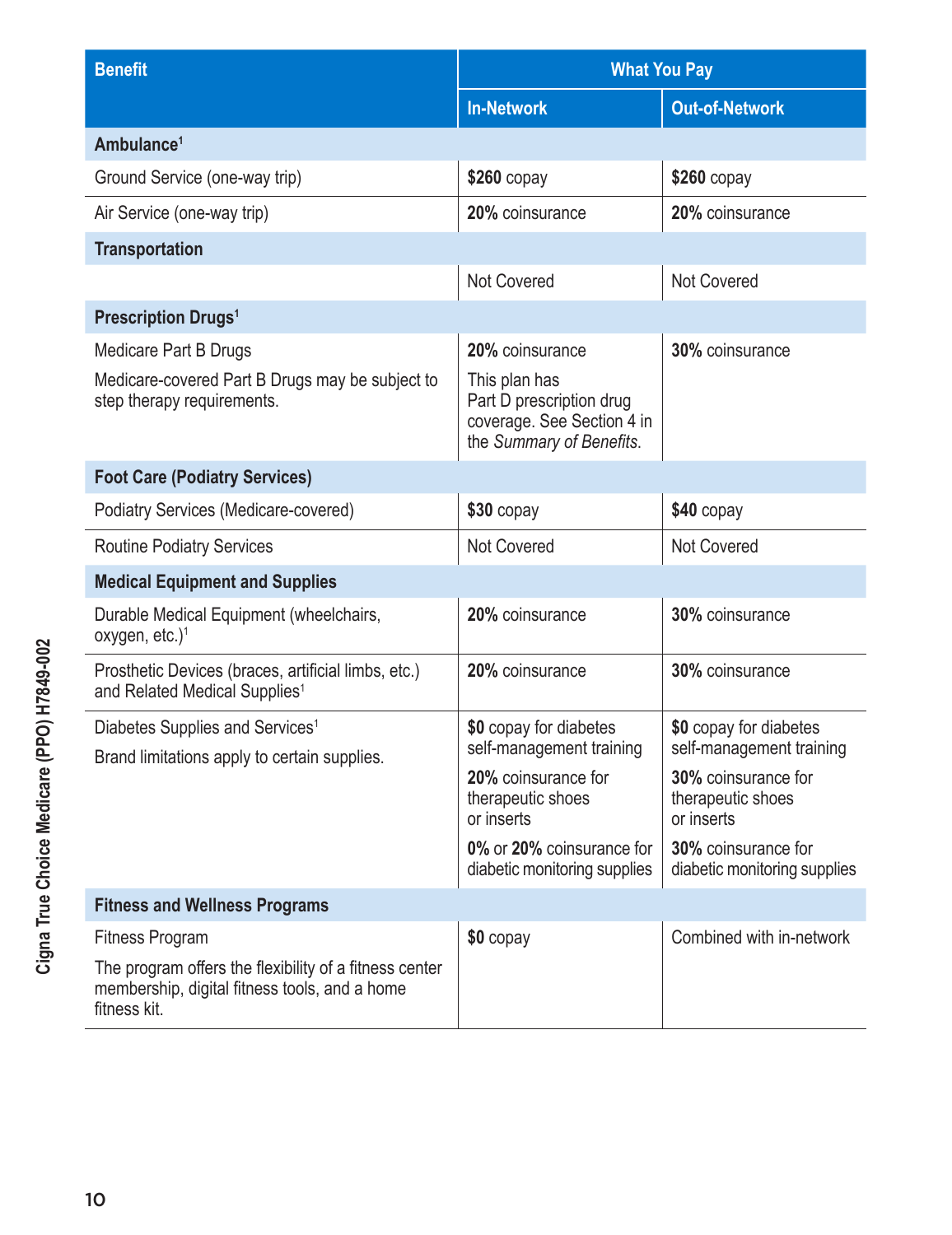| <b>Benefit</b>                                                                                                                                                                                                                                          | <b>What You Pay</b>      |                          |  |
|---------------------------------------------------------------------------------------------------------------------------------------------------------------------------------------------------------------------------------------------------------|--------------------------|--------------------------|--|
|                                                                                                                                                                                                                                                         | <b>In-Network</b>        | <b>Out-of-Network</b>    |  |
| <b>Health Information Line</b>                                                                                                                                                                                                                          |                          |                          |  |
| Talk one-on-one with a Nurse Advocate* to get<br>timely answers to your health-related questions at<br>no additional cost, anytime day or night.                                                                                                        | \$0 copay                | Combined with in-network |  |
| *Nurse Advocates hold current nursing licensure<br>in a minimum of one state, but are not practicing<br>nursing or providing medical advice in any capacity<br>as a health advocate.                                                                    |                          |                          |  |
| Chiropractic Care <sup>1</sup>                                                                                                                                                                                                                          |                          |                          |  |
| Chiropractic Services (Medicare-covered)                                                                                                                                                                                                                | $$15$ copay              | \$40 copay               |  |
| <b>Routine Chiropractic Services</b>                                                                                                                                                                                                                    | <b>Not Covered</b>       | <b>Not Covered</b>       |  |
| Home Health <sup>1</sup>                                                                                                                                                                                                                                |                          |                          |  |
|                                                                                                                                                                                                                                                         | \$0 copay                | 30% coinsurance          |  |
| <b>Hospice</b>                                                                                                                                                                                                                                          |                          |                          |  |
| Hospice care must be provided by a Medicare-<br>certified hospice program.                                                                                                                                                                              | \$0 copay                | Same as in-network       |  |
| Our plan covers hospice consultation services<br>(one-time only) before you select hospice. Hospice<br>is covered outside of our plan. You may have to<br>pay part of the cost for drugs and respite care.<br>Please contact the plan for more details. |                          |                          |  |
| Outpatient Substance Abuse <sup>1</sup>                                                                                                                                                                                                                 |                          |                          |  |
| Individual or Group Therapy Visit                                                                                                                                                                                                                       | \$30 copay               | \$40 copay               |  |
| <b>Opioid Treatment Services<sup>1</sup></b>                                                                                                                                                                                                            |                          |                          |  |
| FDA-approved treatment medications in addition to<br>testing, counseling and therapy.                                                                                                                                                                   | $$30$ copay              | $$40$ copay              |  |
| <b>Over-the-Counter Items (OTC)</b>                                                                                                                                                                                                                     |                          |                          |  |
| Over-the-counter drugs and other health-related<br>pharmacy products, as listed in the OTC Catalog.                                                                                                                                                     | \$50 quarterly allowance | Combined with in-network |  |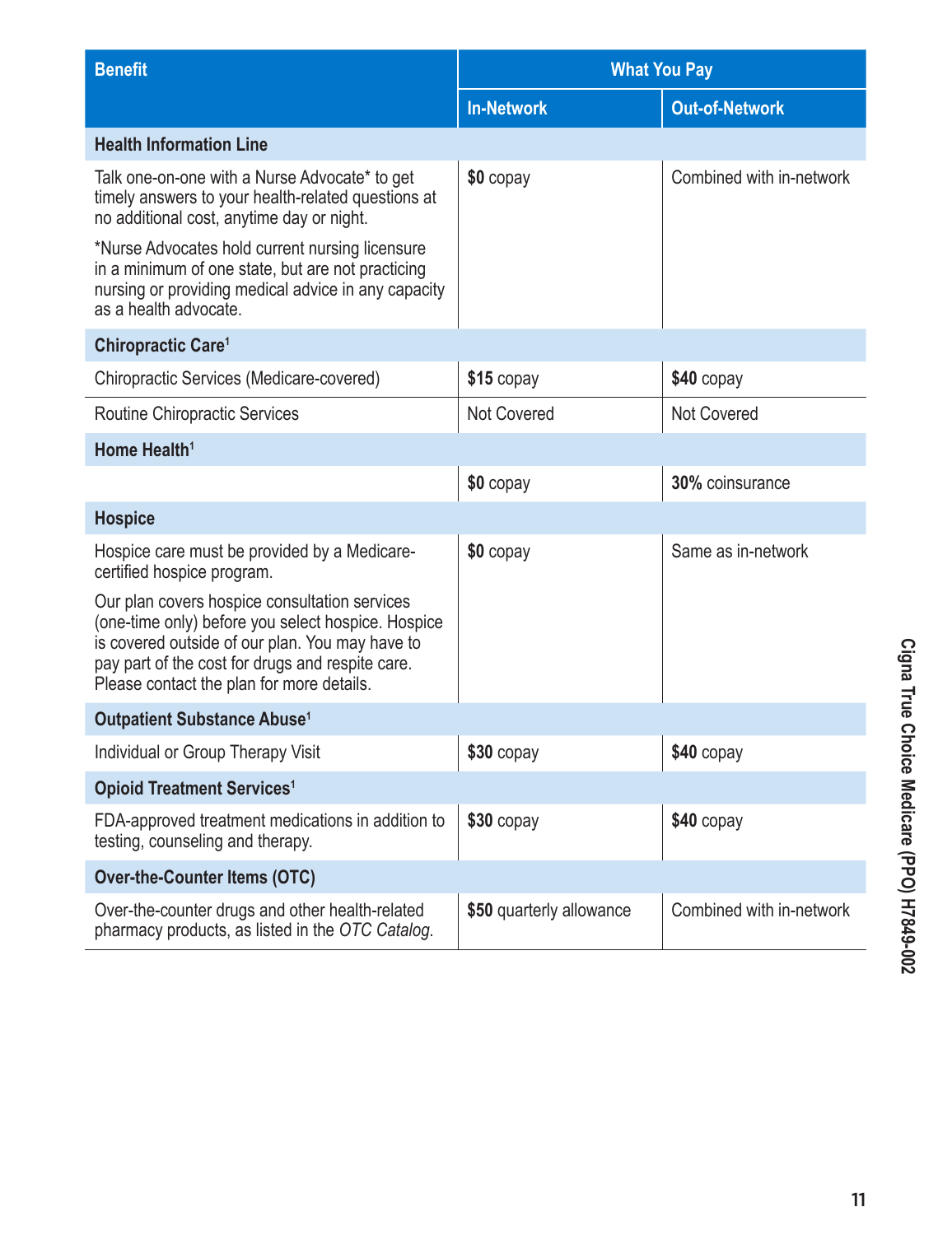| <b>Benefit</b>                                                                                                                                                                                   | <b>What You Pay</b>                                                                                                                                                                                                                     |                          |  |
|--------------------------------------------------------------------------------------------------------------------------------------------------------------------------------------------------|-----------------------------------------------------------------------------------------------------------------------------------------------------------------------------------------------------------------------------------------|--------------------------|--|
|                                                                                                                                                                                                  | <b>In-Network</b>                                                                                                                                                                                                                       | <b>Out-of-Network</b>    |  |
| <b>Home Delivered Meals<sup>1</sup></b>                                                                                                                                                          |                                                                                                                                                                                                                                         |                          |  |
|                                                                                                                                                                                                  | \$0 copayment for home<br>delivered meals                                                                                                                                                                                               | Combined with in-network |  |
|                                                                                                                                                                                                  | Limited to 14 meals per<br>discharge from a qualified<br>hospital stay or skilled<br>nursing facility (up to<br>three stays per year),<br>ESRD care management<br>is limited to 56 meals per<br>benefit period.*<br>*Authorization and/ |                          |  |
|                                                                                                                                                                                                  | or referral applies to<br>ESRD meals.                                                                                                                                                                                                   |                          |  |
| <b>Telehealth Services (Medicare-covered)</b>                                                                                                                                                    |                                                                                                                                                                                                                                         |                          |  |
| For nonemergency care, talk with a telehealth<br>doctor via phone or video for certain telehealth<br>services, including: allergies, cough, headache,<br>sore throat, and other minor illnesses. | \$0 copay                                                                                                                                                                                                                               | \$15 copay               |  |
| <b>Acupuncture Services</b>                                                                                                                                                                      |                                                                                                                                                                                                                                         |                          |  |
| Acupuncture Services (Medicare-covered) <sup>1</sup>                                                                                                                                             | $$20$ copay                                                                                                                                                                                                                             | $$40$ copay              |  |
| Services for chronic lower back pain.                                                                                                                                                            |                                                                                                                                                                                                                                         |                          |  |
| <b>Supplemental Acupuncture Services</b>                                                                                                                                                         | Not Covered                                                                                                                                                                                                                             | Not Covered              |  |
| <b>Additional Benefits</b><br>Enjoy these extra benefits included in your plan.                                                                                                                  |                                                                                                                                                                                                                                         |                          |  |
| <b>Annual Physical Exam</b>                                                                                                                                                                      | \$0 copay                                                                                                                                                                                                                               | \$15 copay               |  |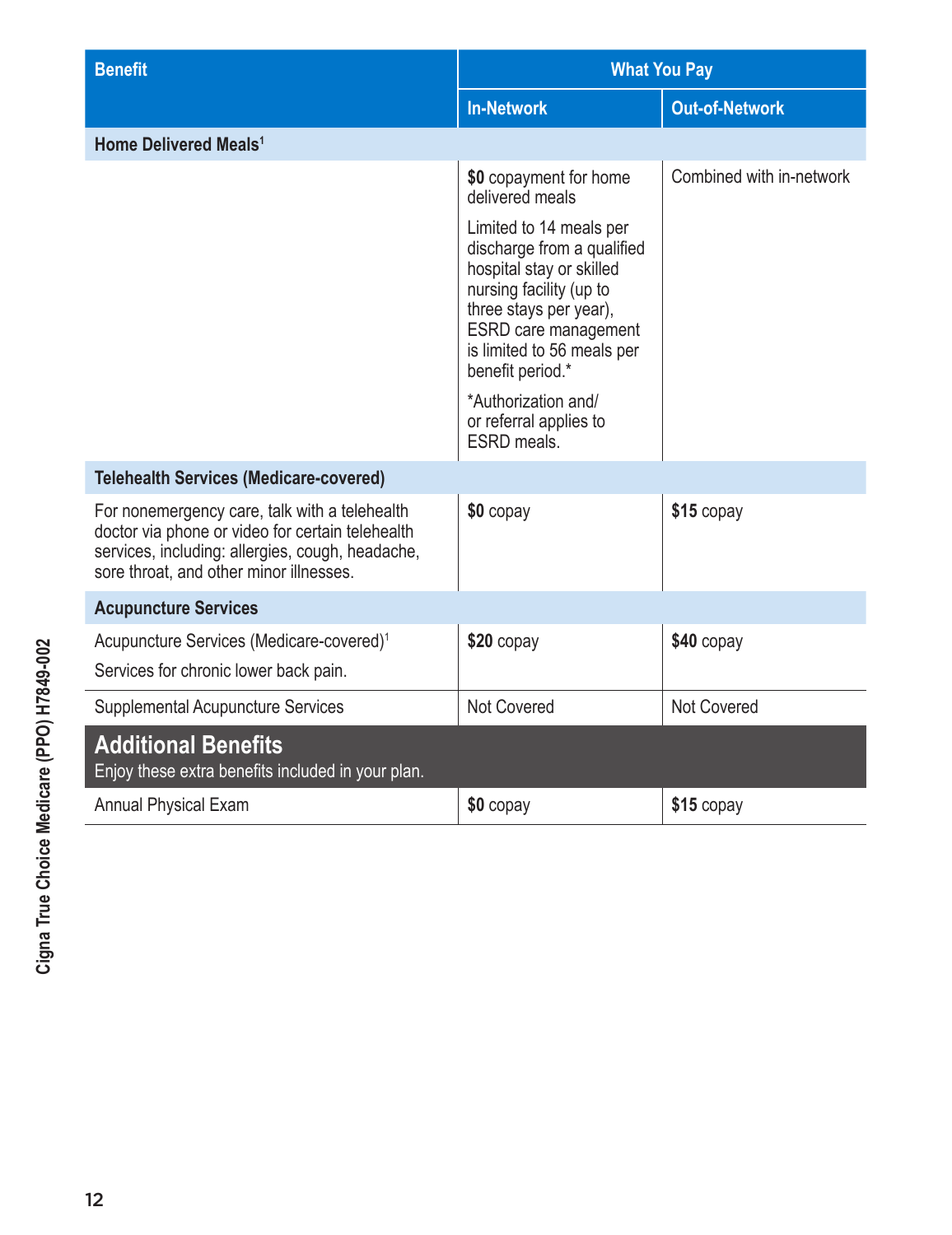# 4 | Prescription Drug Benefits

#### Medicare Part D Drugs Initial Coverage

The following charts show the cost-sharing amounts for covered drugs under this plan. After you pay your yearly Part D deductible, you pay the following until your total yearly drug costs reach \$4,430. Total yearly drug costs are the total drug costs paid by both you and our plan.

You may get your drugs at preferred or standard network retail pharmacies, or preferred mail order pharmacies. Your prescription drug copay will typically be less at a preferred network pharmacy because it has a preferred agreement with your plan.

You can get your prescription from an out-of-network pharmacy, but may pay more than you would pay at an in-network pharmacy. If you reside in a long term care facility, you would pay the standard retail cost-sharing at an in-network pharmacy.

Your costs may be different if you qualify for *Extra Help*. Your copay or coinsurance is based on the drug tier for your medication, which you can find in the plan *Comprehensive Prescription Drug List* on our website [CignaMedicare.com](http://www.cignamedicare.com). Or, call us and we will send you a copy of the *Comprehensive Prescription Drug List*.

|                                |               | <b>Mail Order Cost-Sharing</b> |                      |                      | <b>Retail Cost-Sharing</b> |
|--------------------------------|---------------|--------------------------------|----------------------|----------------------|----------------------------|
| <b>Tier</b>                    | <b>Supply</b> | <b>Preferred</b>               | <b>Standard</b>      | <b>Preferred</b>     | <b>Standard</b>            |
| Tier 1                         | 30-day        | \$0                            | \$9                  | \$0                  | \$9                        |
| <b>Preferred Generic Drugs</b> | 60-day        | \$0                            | \$18                 | \$0                  | \$18                       |
|                                | 90-day        | \$0                            | \$18                 | \$0                  | \$18                       |
| Tier <sub>2</sub>              | $30$ -day     | \$4                            | \$12                 | \$4                  | \$12                       |
| Generic Drugs                  | 60-day        | \$8                            | \$24                 | \$8                  | \$24                       |
|                                | 90-day        | \$0                            | \$24                 | \$8                  | \$24                       |
| Tier <sub>3</sub>              | 30-day        | \$42                           | \$47                 | \$42                 | \$47                       |
| Preferred Brand Drugs          | 60-day        | \$84                           | \$94                 | \$84                 | \$94                       |
|                                | 90-day        | \$126                          | \$141                | \$126                | \$141                      |
| Tier 4                         | $30$ -day     | 45%                            | 45%                  | 45%                  | 45%                        |
| Non-Preferred Drugs            | 60-day        | 45%                            | 45%                  | 45%                  | 45%                        |
|                                | 90-day        | 45%                            | 45%                  | 45%                  | 45%                        |
| Tier 5                         | 30-day        | 33%                            | 33%                  | 33%                  | 33%                        |
| <b>Specialty Drugs</b>         | 60-day        | <b>Not Available</b>           | <b>Not Available</b> | <b>Not Available</b> | <b>Not Available</b>       |
|                                | 90-day        | <b>Not Available</b>           | <b>Not Available</b> | <b>Not Available</b> | <b>Not Available</b>       |